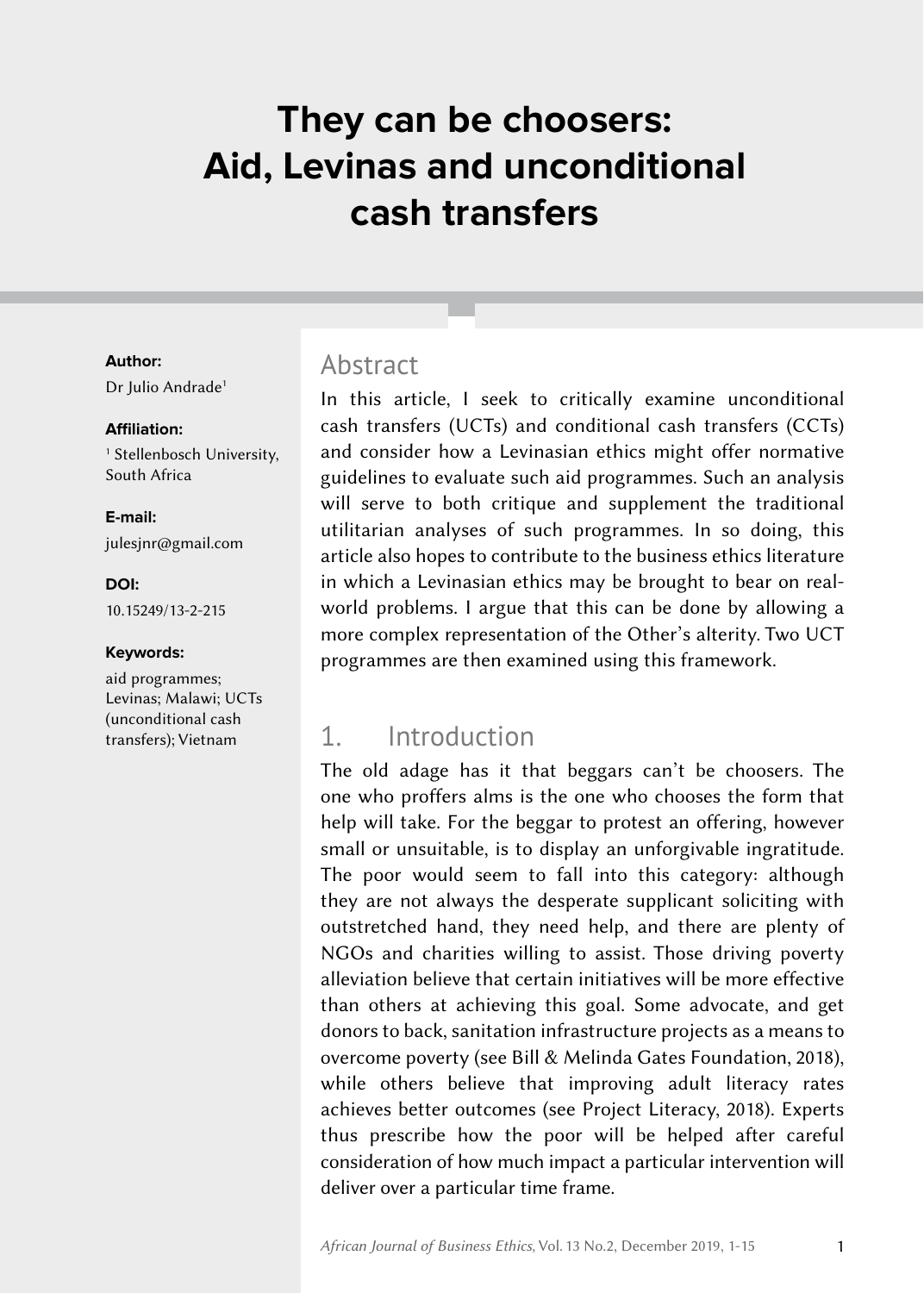Such a cost-benefit analysis fits well with a utilitarian<sup>1</sup> ethics, where one aid intervention is preferred over another because it leads to more desirable consequences.<sup>2</sup> However, I will argue in this article that using only utilitarianism to evaluate aid programmes leaves something of ethical importance out – the ethical singularity of the Other. Furthermore, in some instances, cost-benefit outcomes are ambiguous in determining which aid interventions are 'better' precisely because their utility cannot be objectively determined. Based on this ambiguity, funders may decide to shelve an aid programme. In this article, I examine two particular aid interventions – UCT (unconditional cash transfer) and CCT (conditional cash transfer) programmes in light of these concerns.

My analysis seeks to position CCT and UCT programmes beyond just understanding them as mere positive cost-benefit outcomes, and so, "remind us of our unfinished responsibility" (Jordaan, 2009:98) towards the poor. I will enlist the ethics of Emmanuel Levinas to interrogate UCT and CCT aid interventions which will aim at critiquing and supplementing the traditional utilitarian analysis used to evaluate such programmes.

In one of Emmanuel Levinas's interviews he remarks that: "My task does not consist in constructing ethics; I only try to find its meaning" (1985:90). Levinas, therefore, does not seek to define a particular system of ethics, or provide a set of normative guidelines but rather, the essence of the ethical relation in general; what Simon Critchley (1999:3) has called the "primordial ethical experience". Frustratingly, Levinas offers us few concrete examples of such a primordial ethical experience (what he calls the face-toface encounter) beyond the everyday and common gestures that involve us saying, in recognition of the Other, 'After you, Sir' (1998:117).

While Levinas's caution that he does not seek to construct ethics is perhaps one of the most quoted lines in the Levinasian literature, less often repeated is the immediate follow-up remark he offers: "one can without doubt construct an ethics in function of what I have just said, but this is not my own theme" (1985:90). As such, Levinas leaves the door open to normative approaches that seek to build upon his 'ethics of ethics' (Derrida, 1978:111). However, if such an enterprise is fraught with difficulty – because Levinas offers us very little guidance on how to proceed – it is doubly so when considered within a business or organisational context. Paper after paper within the literature contains the implicit, and not so implicit warning that using Levinas as a framework to interrogate business or organisational ethics themes should proceed with extreme caution and care lest Levinas's project be misconstrued or subverted.

Karamali (2007:317) argues that reducing Levinas's 'strangeness' in order that he may help us "write about business ethics in a way that might make a difference […] will always involve a homogenisation of his thought". Bevan and Corvellecc flatly deny that a Levinasian 'corporate ethics' is possible, while even the Levinasian managerial ethics they posit instead proceeds with a "tentative tone" and which is "propositional, rather than assertively normative" (2007:11). Introna (2007:271) warns that "Levinas's ethics cannot solve cases" and that any attempt to "apply" Levinas risks "enter[ing] into the economy of the category and the instance to be covered by the category" – the very thing Levinas criticises as a "totalising" of the Other. Similarly, Forstorp (2007:300) argues that "applied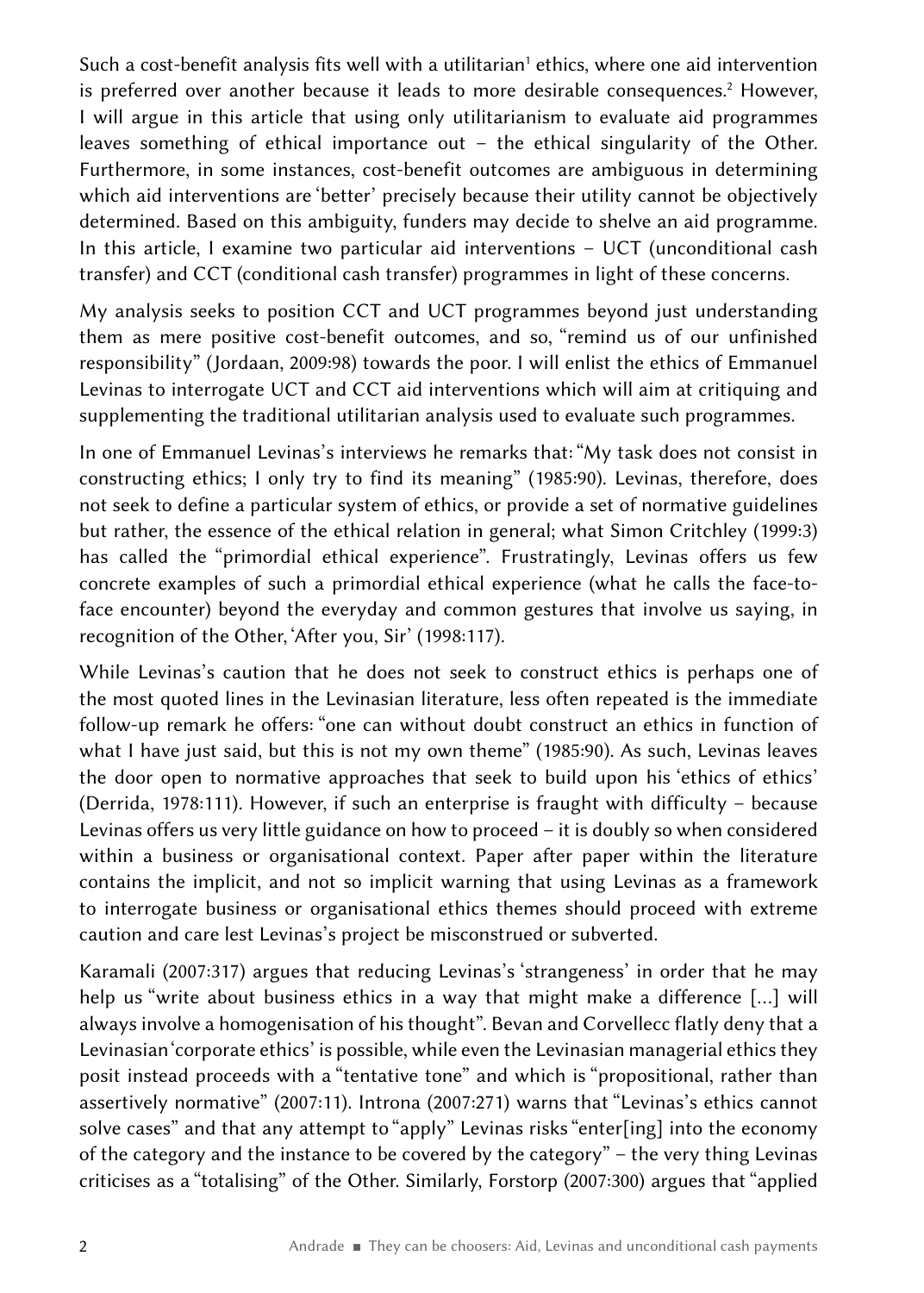ethics" as an example of the totalising tendencies inherent in philosophy go against the Levinasian grain, especially within business (and business ethics) which, more than most social practices, exemplify the "potential reduction of the other to the same".

Forstorp (2007:300) continues by arguing that in spite of the seemingly unlikely context of business or organisational ethics in which to consider the "ethical reasoning of Levinas", there are nonetheless opportunities for doing so. This is borne out by several attempts within the business ethics and organisation studies literature and which span a broad context, for example: software piracy (Introna, 2007), marketing (Desmond, 2007), corporate governance (Mansell, 2008), health care tenders (McMurray, Pullen & Rhodes, 2010), human resource management (Dale, 2012), fair trade (Staricco, 2016), and more pertinent to this article's topic, fundraising (Forstorp, 2007).

While this article's main contribution lies in a rethinking of UCT and CCT programmes, an ancillary (though important) contribution to the business ethics and organisational studies literature is how a Levinasian understanding of ethics may be brought to bear, albeit imperfectly, on real-world problems. By 'constructing' a Levinasian ethics – that is, moving beyond determining ethics' meaning – l hope to offer a positive account on how to proceed in using Levinas's ideas to address practical organisational issues and not just add to the list of proscriptions alluded to above. So, for example, I will argue that a Levinasian framework allows one to place an ethical value on non-quantifiable and immeasurable utility such as spiritual well‑being in order to advocate one course of action rather than another.

The article proceeds as follows: In the following section, the place of CCT and UCT aid programmes in addressing poverty is examined. Thereafter, the ethics of Emmanuel Levinas is introduced – how the Other as "exteriority" leads to an infinite responsibility to and for the Other. This is followed by an explication of Levinas's notion of the "third", and how it allows distributive justice, or politics, to enter and restore balance to the asymmetrical ethical relation. I will then follow Jordaan (2009) in arguing that one way in which a 'Levinasian ethical politics' can be instantiated in practice is through institutional designs that attempt the representation of the (poor and marginalised) other in as complex and nuanced a manner as possible. This prescription will then frame the Levinasian evaluation of two UCT/CCT programmes in the final section.

# 2. Addressing poverty: conditional and unconditional cash transfers

Assessing which aid projects will be the most cost-effective in addressing a particular aspect of poverty alleviation, as well as the subsequent monitoring and evaluation of that project, requires resources. Managing an aid programme will necessarily divert money away from the intended beneficiaries of that poverty-alleviation intervention (GiveWell, 2018). Partly as a response to this, governments in the early 2000s started giving poor households cash stipends to spend as they saw fit. These cash transfers, called CCTs, were however, subject to certain conditions being met, the most common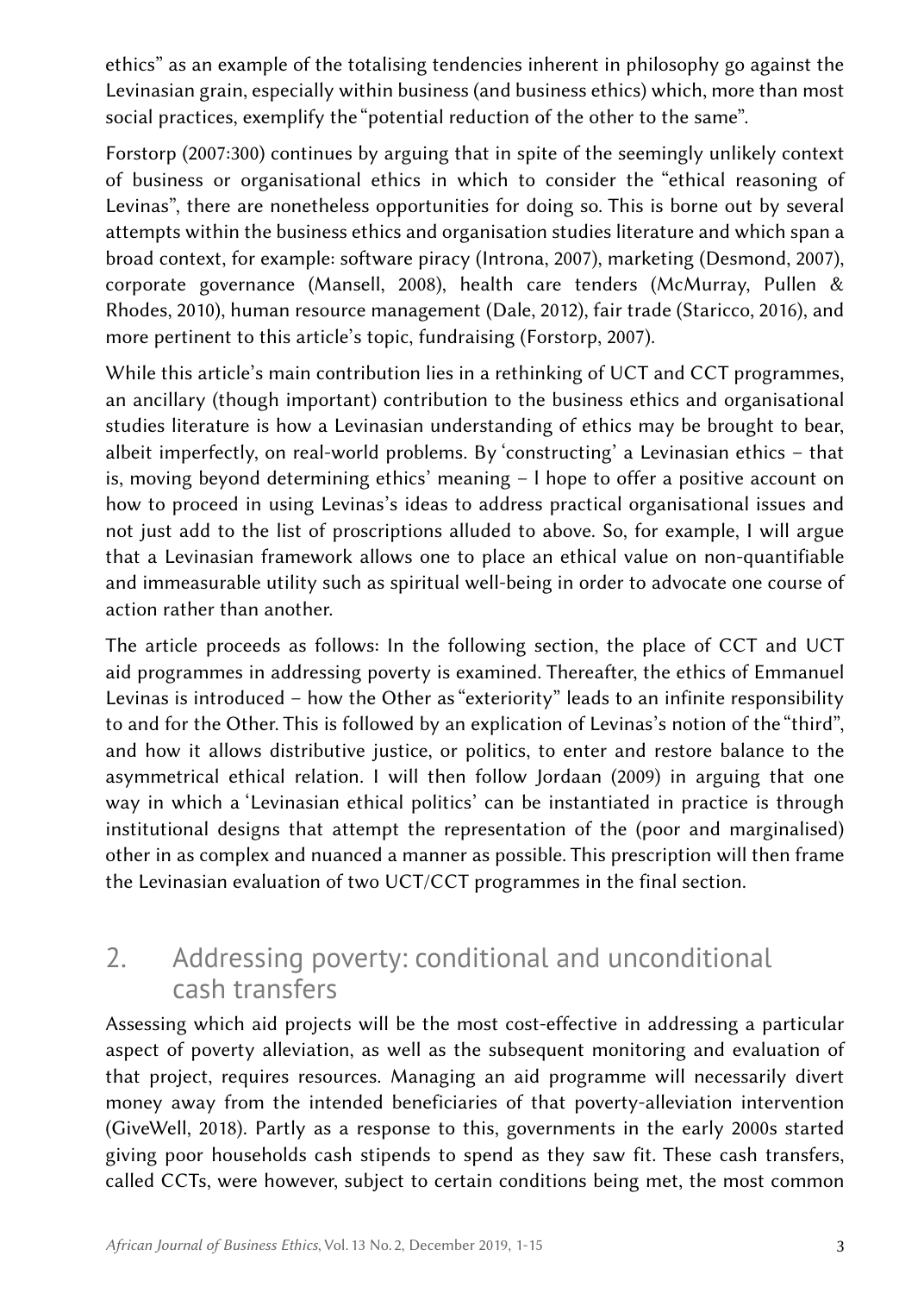being ensuring that children were enrolled in school (Fiszbein & Schady, 2009). These conditions aimed to support the realisation of the Millennium Development Goals (MDGs) (UN, 2018), in particular the second MDG which strives to ensure universal primary schooling for all citizens around the world. The largest and best known of these CCT programmes, Bolsa Familia, operating in Brazil, pioneered the CCT wave, and by the end of the first decade of the 21st century, over 37 developing countries had implemented a form of CCT programme (Grosh et al., 2011, in Baird, Ferreira, Özler & Woolcock, 2013:11) as a means to lift their citizens out of poverty. Impact studies have shown that CCTs have, in general, reduced poverty levels by providing a steady stream of income. CCTs have increased school enrolment and also visits to health providers for preventive check-ups and immunisations (Fiszbein & Schady, 2009).

Monitoring the conditions attached to the CCTs, by a means- or proxy-means test, however, still diverts financial and other resources away from the beneficiaries of the poverty-alleviation interventions, albeit considerably less so than traditional forms of aid. Mitigating this diversion of resources even further led to the idea of unconditional cash transfers (UCTs) being mooted, and UCT programmes initiated. Give Directly, an NGO operating in Kenya and Uganda, gives extremely poor recipients \$1 000, which is approximately a year's budget for a typical household in Kenya, directly (via M‑Pesa, an electronic payment system accessed on cellular phones) to spend as they wish (Give Directly, 2018).

"The main argument for UCTs is that the key constraint for poor people is simply lack of money, not knowledge, and thus they are best equipped to decide what to do with the cash" (Hanlon, Barrientos & Hulme, 2010, in Baird et al., 2013:10). Thus, a poor family may decide that what they need most, to raise their standard of living, is to replace their thatch roof with a tin roof. A thatch roof is leaky and needs to be replaced twice a year (*The Economist*, 2013). Replacing the roof is thus not merely an aesthetic intervention but because a leaky roof is also more likely to be a vector of disease, replacing it is likely to improve health outcomes. Furthermore, as the roof does not have to be replaced as often, the money saved can be used to start a small business, selling chickens, for example. The resulting income stream can in turn be used to send one or more of the household's children to primary school.

Since the launch of UCT programmes, several studies have been conducted to determine whether UCTs are more, or less effective than CCTs in achieving certain outcomes, in particular, educational outcomes. A report by Sarah Baird and her colleagues (2013) which analysed data from 26 CCTs, five UCTs and four programmes that ran CCTs and UCTs in parallel, concluded that in general there is no significant difference between CCTs and UCTs in raising school enrolment and attendance. However, refining the categories further revealed that "programs that are explicitly conditional, monitor compliance and penalize non-compliance have substantively larger effects (60% improvement in odds of enrolment)" (2013:8). One of the studies cited in the report above concerned a joint UCT/ CCT programme in Malawi that focused not just on schooling but also on marriage and fertility outcomes. Baird, McIntosh and Özler (2011) discovered that although CCTs were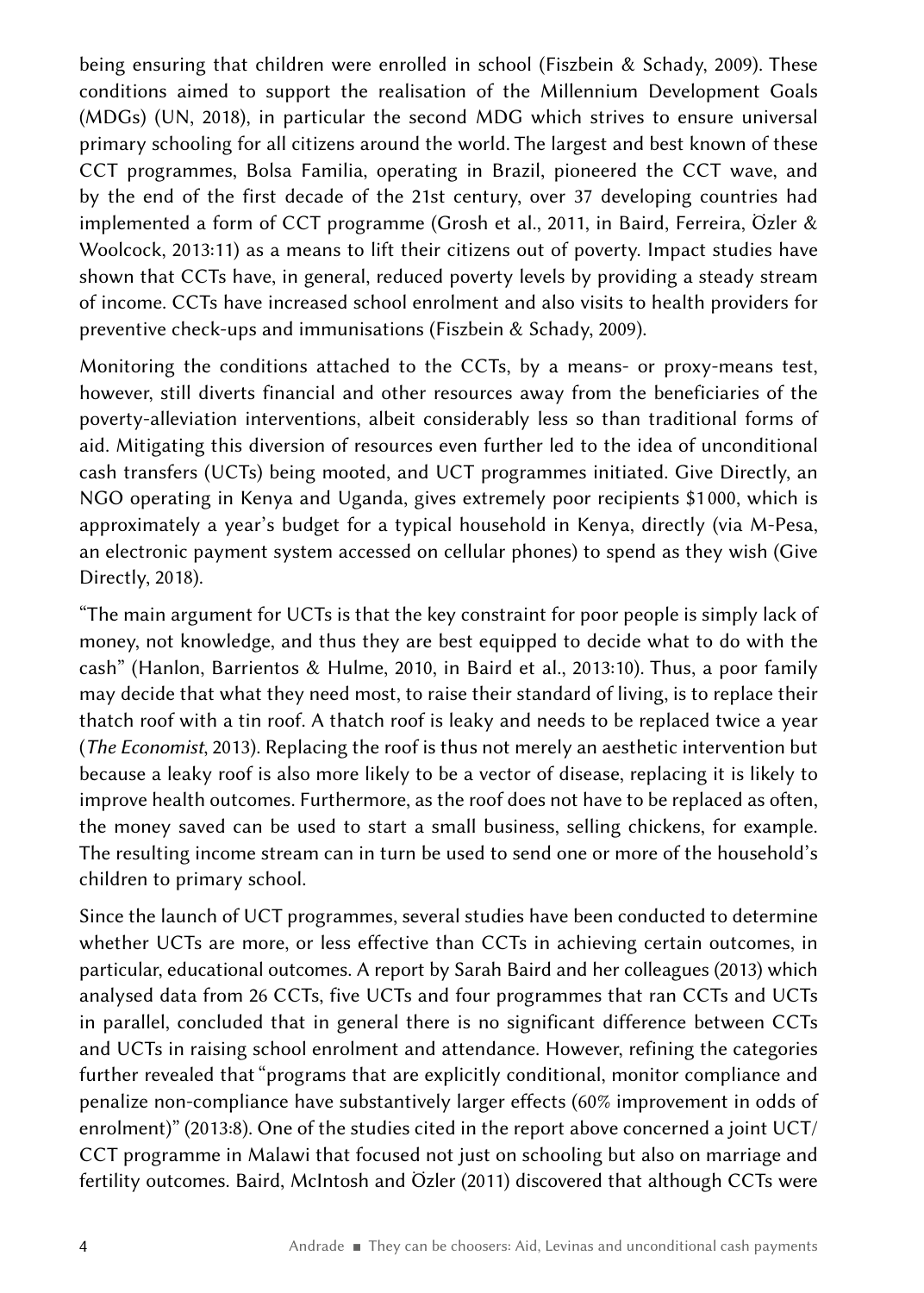more cost effective than UCTs in raising school enrolment and attendance, UCTs were much more effective in reducing teenage pregnancies and marriage (thus increasing the likelihood that they would not drop out and would complete their schooling).

The upshot of these empirical studies then, is that cost-benefit analyses to determine whether UCTs or CCTs are better aid interventions, remain inconclusive. That is to say, utilitarianism, as an ethical strategy to evaluate UCTs against CCTs falls short in certain respects. Part of the reason for this is that the moral calculus required of utilitarianism in order to pronounce on a preference depends on a reductionist aggregation of those affected as well as the purported utility that results from any one aid intervention. The utility arising from the aid interventions above are cashed out as either raising school enrolment and attendance or reducing teenage pregnancy; so, the programmes determine from the outset what utility they are looking for and thus will measure. In other words, a utilitarian evaluation assumes that it can objectively declare that one outcome is better than another because a particular outcome produces more utility. However, it is a utility it has already pre-defined in claiming that reducing teenage pregnancy is more valuable than raising school enrolment (or vice versa, or by using different criteria). But who determines this? Certain outcomes are privileged and then imposed upon those targeted for assistance, regardless of whether those outcomes are desired by the recipients themselves. Or, couched in utilitarian terms, the recipients of aid have no, or little, say in what they believe is more valuable – reduced teenage pregnancy or raised school enrolment – and thus produces greater utility *for them*.

The above points can be tied to the notion of marginal utility which often operates in step with utilitarianism. Marginal utility requires us to give up until "the level at which, by giving more, I would cause as much suffering to myself or my dependants as I would receive by my gift" (Singer, 1972:241). While this is a morally demanding standard, we can, once this level is reached, justifiably claim that we have discharged our ethical obligations to the poor. This is because the determination of what response, or level of giving is required (the level at which marginal utility kicks in) is dependent on a particular representation of the target of our giving (and a concomitant representation of their needs) which, I have argued, involves a reductionist aggregation of their ethical subjectivity.<sup>3</sup> Marginal utility forecloses a wider representation of the Other and needs of the Other. A utilitarian evaluation of aid programmes will thus always leave something of ethical importance out. As a first approximation, what that something is can broadly be described as the recognition of the ethical singularity of the Other, which resists his/ her reduction into a moral aggregation. Part of the reason utilitarianism ignores ethical singularity can be traced back to the previous paragraph's claim that utilitarianism maintains the fiction that value and/or utility can be objectively determined.

In order to develop this argument and then apply it to two UCT case studies, I offer a brief explication of Levinas's ethics. The first case study is based on a blogger's report of an Oxfam UCT aid intervention in Vietnam, while the second is based on an academic paper published in *The Quarterly Journal of Economics* concerning a joint UCT/CCT aid intervention in Malawi. The differing formality of these sources will inform the depth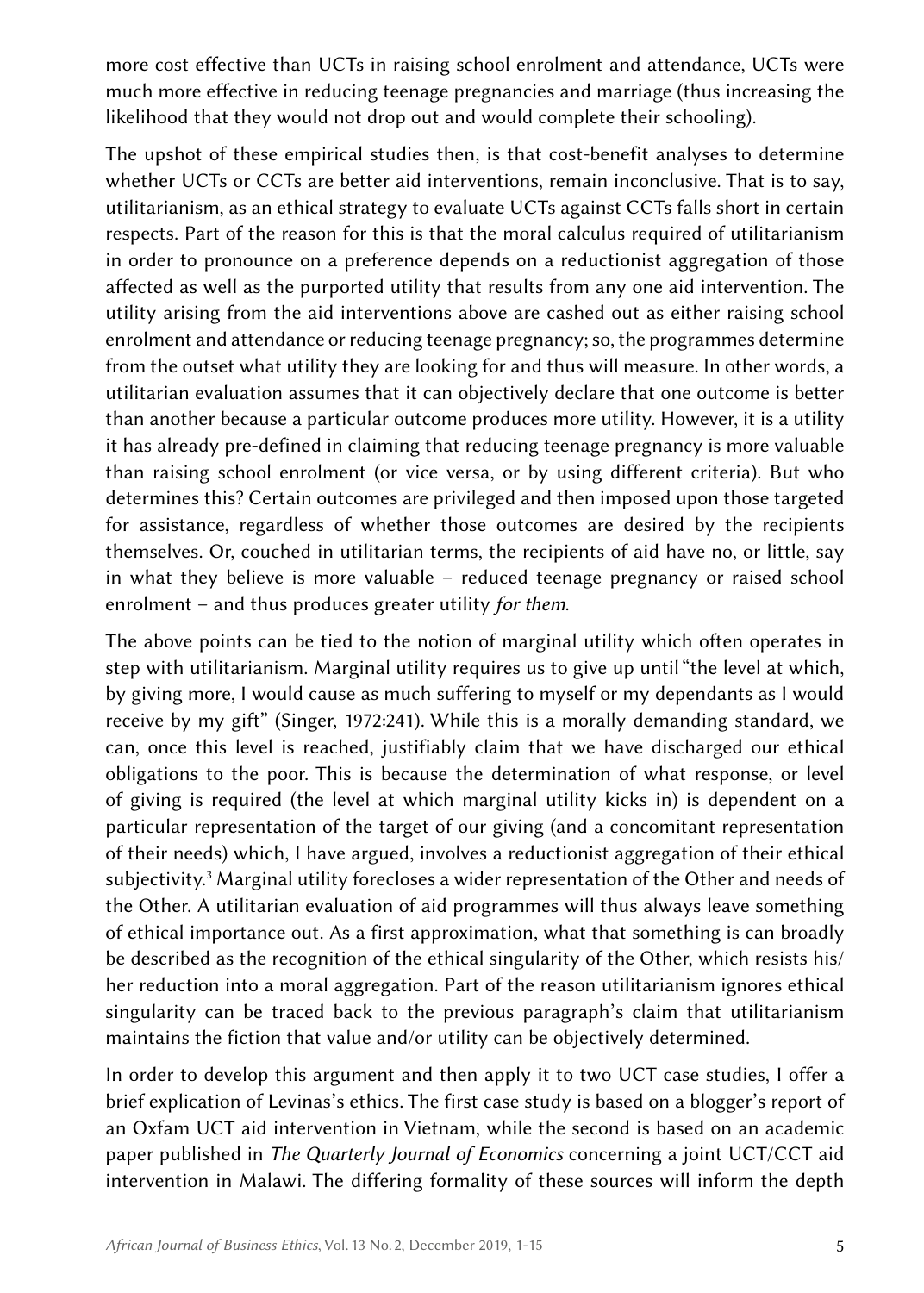of analysis I offer in each case. The first case, being based on a blog, will rely more on description than analysis. This will serve to frame the more systematic analysis I offer in the second case, and which is based on a scientific study. The case studies will also serve to further illustrate how CCTs and UCTs operate and differ from one another.

#### 2.1 Levinasian ethics

In *Totality and Infinity*, Emmanuel Levinas (1969:43) defines ethics as "the calling into question of my spontaneity by the presence of the Other". What Levinas means is that when we encounter the Other, face-to-face (and the face has a specific meaning for Levinas which I will get to shortly), it is not a simple engagement which I, as a supposedly rational and autonomous subject, have control over (Jones, 2003:227). Levinas claims that our subjectivity is held 'hostage' by the Other (1998:117). Furthermore, the relationship that is established between myself and the Other in this encounter is non-reciprocal and asymmetrical.

The reason for this, simply put, is that the Other is 'strange' (1969:43), that is, the Other is singular and hence unknowable. The Other is not merely different, her 'otherness' is an alterity – alterity is not "a dialectical opposition to the other [… nor] the simple reverse of identity, and is not formed out of resistance to the same, but is prior to every initiative, to all imperialism of the same" (1969:38). The 'imperialism of the same' should be understood as a totalising ontology which, in attempting to know the Other, reduces the Other to its same such that there is no Being exterior to it. The alterity of the Other is *prior* to this 'imperialism of the same' and thus Levinas argues that metaphysics precedes ontology (1969:43). By metaphysics, Levinas simply means ethics and by ontology Levinas means all totalising systems of knowledge and representation. In summary, Levinas argues for "ethics as first philosophy".

How then can the Other, who is exterior to all systems and modes of representation, be represented? Levinas's solution is to adapt the idea of infinity as analysed by Descartes in his *Third Meditation* (1969:48‑52). The idea of infinity as an idea whose content exceeds its concept (or more technically stated, as that which is surpassed by its ideatum) becomes the model for the representation of the Other. The other presents himself as "the exceeding of *the idea of the other in me*" (1969:50). Levinas calls this way of the Other's presenting itself 'face'. Perpich (2008:69) describes what the face represents: it "represents the inadequacy of every image to the task of representing the other and, as such, paradoxically, represents the impossibility of its own representational activity".

The face can the thus signify the needs and suffering of the Other, because, as Levinas explains, "access to the face is straightaway ethical" (1985:85). The needs and suffering of the Other do not need to traverse ontological categories, such as 'moral reasons for action' because the face is "an imperative given to your responsibility: to encounter a face is straightaway to hear a demand and an order" (Levinas, 2001:48). In summary, Levinas's central argument is that because the Other is unrepresentable; or rather, because only the Other, as face, can present himself (as unrepresentable) I cannot discharge my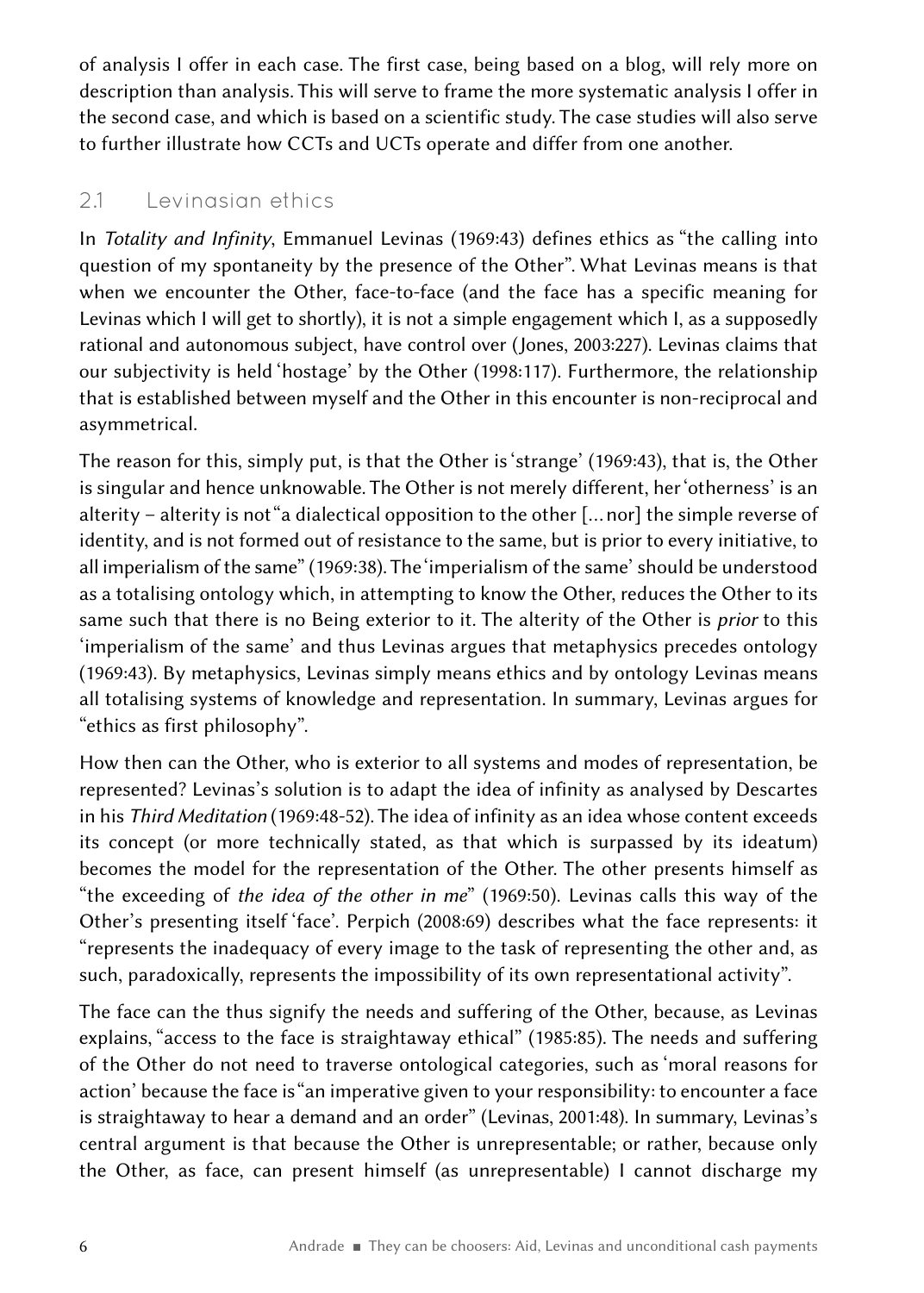responsibilities to him. Otherwise put – because I can never be sure that what I have responded to is the true demand of the Other I can never discharge my responsibility to him, thus my responsibility to the Other is infinite.

The asymmetry of the face-to-face encounter is the asymmetry of representation – only the Other can represent himself, I can never do so and so only *I* can be infinitely responsible. Levinas (1985:99) claims that "I am responsible for a total responsibility, which answers for all the others and for all in the others, even for their responsibility. The I always has one responsibility *more* than all the others."

At this stage, we are bound to wonder that if I am infinitely responsible to the Other what is there left for me, or any other others? Levinas outlines the way out of this quandary, answering that if the Other "were my interlocutor I would have had nothing but obligations! But I don't live in a world in which there is but one single 'first comer'; there is always a third party in the world: he or she is also my other, my fellow." The third then, in the words of Alford (2004:156), "saves us from being consumed by the infinite need of the other". Levinas (1998:104) continues delineating the impact of the third: "Hence, it is important to me to know which of the two takes precedence […] must not human beings, who are incomparable, be compared? Thus, justice here, takes precedence over the taking upon oneself of the fate of the other."

Justice is for Levinas "something which is a calculation, which is knowledge, and which supposes politics; it is inseparable from the political. It is something which [he] distinguishes from ethics, which is primary" (1998:171). So, while the face of the Other holds my subjectivity hostage, Simon Critchley (2012:57) notes that "autonomy [and symmetry] comes back into the picture for Levinas at the level of another demand, namely the demand for justice, the just society and everything that he gathers under the heading of  'the third party'". The third therefore, marks the movement from ethics to politics in Levinas's work.

### 2.2 Levinasian politics

The third marks the beginning of the attempt to contain the radical demand of an infinite ethical responsibility within a finite political existence. However, the third party does not arrive after the Other: "[W]e cannot speak of the Other without immediately and simultaneously speaking of *all* Others …" (Introna, 2007:267). Jordaan (2009:97) describes how the third is both another Other to me, but also, at the same time, the third is an Other to that Other; so that "I am not to commit myself to one other at the expense of all Others. In order to be just, I have to limit my responsibility to the specific other and divide it amongst numerous others."

The third thus introduces notions of equality "as the self divides its responsibility, and of politics as competition emerges over how equality should be interpreted and responsibility should be apportioned" (Jordaan, 2009:86). Distributive justice, or politics, introduced by the arrival of the third, is thus not a 'superimposition' (Alford, 2004:156) on the original face-to-face, encounter but rather, the mechanism whereby the ethical demand of the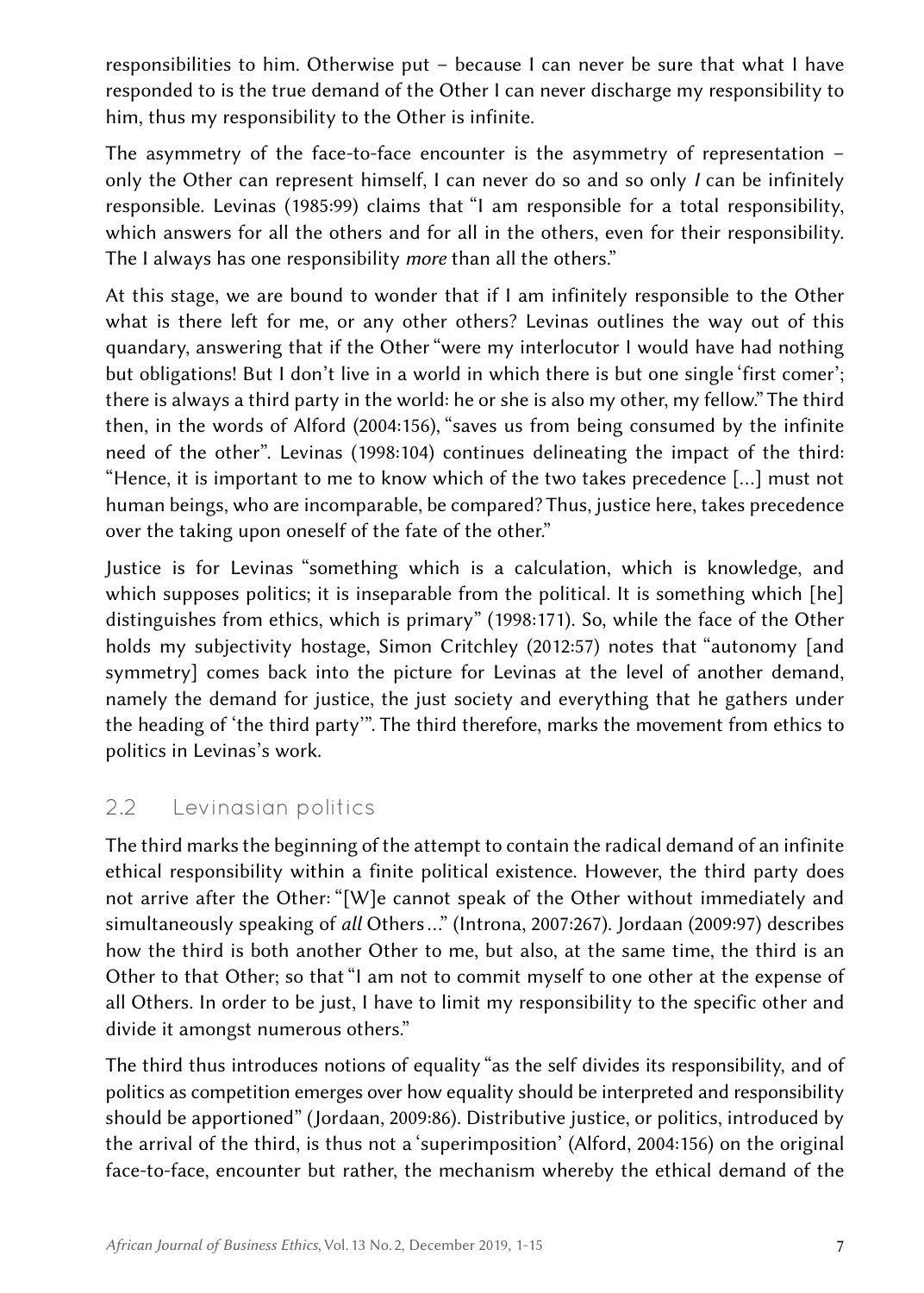Other and the Other Others can be responded to. The third, argues Levinas (1998:157), "is of itself the limit of responsibility and the birth of the question: What do I have to do with justice?" Justice, or politics as the limit of responsibility does not imply "ethics [as] necessarily a restraint on power – i.e. one where politics comes first and then ethics evaluates it later – [rather] politics is the machinery through which the ethical demand can be responded to" (McMurray et al., 2010:546).

How might this machinery, which Jordaan (2009:100) calls a Levinasian *ethical politics*, work in practice? Jordaan offers a very simple prescription with which to operationalise Levinas's ethics: convey the alterity of the Other in greater complexity by presenting a fuller and more nuanced representation of the Other (ibid.). While "general institutional and theoretical designs", such as CCT and UCT poverty alleviation schemes, must necessarily supress "other's otherness", this "is tolerable as long as this otherness is not lost sight of, for it is the otherness of the other, his face, that reminds us of our unfinished responsibility for him and the incompleteness of justice" (ibid.).

I intend to examine two UCT case studies below which attempt to illustrate, in a concrete manner, how the otherness of the Other is not lost sight of. In so doing, I hope to demonstrate not only how a Levinasian ethics might offer normative guidelines to evaluate aid programmes so considered; but also how such guidelines might improve aid intervention practice insofar as cost-benefit (utilitarian) analyses do not always provide sufficient ethical motivation for their existence, continuation or adaptation.

## 2.3 Two UCT case studies

Two UCT programmes, one set in south-east Asia, the Other in southern Africa, will be interrogated to determine how far the intervention succeeds in not losing sight of the 'other's otherness', and thus remaining more faithful to Levinas's injunction to respect the alterity of the Other manifested in the face-to-face encounter.

#### 2.3.1 A UCT programme in Vietnam

The first, initiated in 2006, involved once-off, unconditional cash grants by a British aid organisation, Oxfam, to 550 households in a poor community on the central coast of Vietnam. Two years later, the intervention was deemed a success, with local poverty rates down by 20%, declining dropout rates at schools and increased female participation in the community.

My interest in the intervention, however, arises from the arresting moniker given to the project – 'cash for coffins' – by an Oxfam blogger, Duncan Greer (2009). Several elderly recipients chose to spend their UCTs on funeral arrangements by investing in coffins and family tombs. Greer describes that although this type of spending was not the target of the project – coffins and tombs are not productive assets – "there is an inextricable link between people's spirituality and their physiological well-being that cannot be discounted". This had long-term significance to the beneficiaries' lives, and they mentioned this to the fieldworkers on several occasions.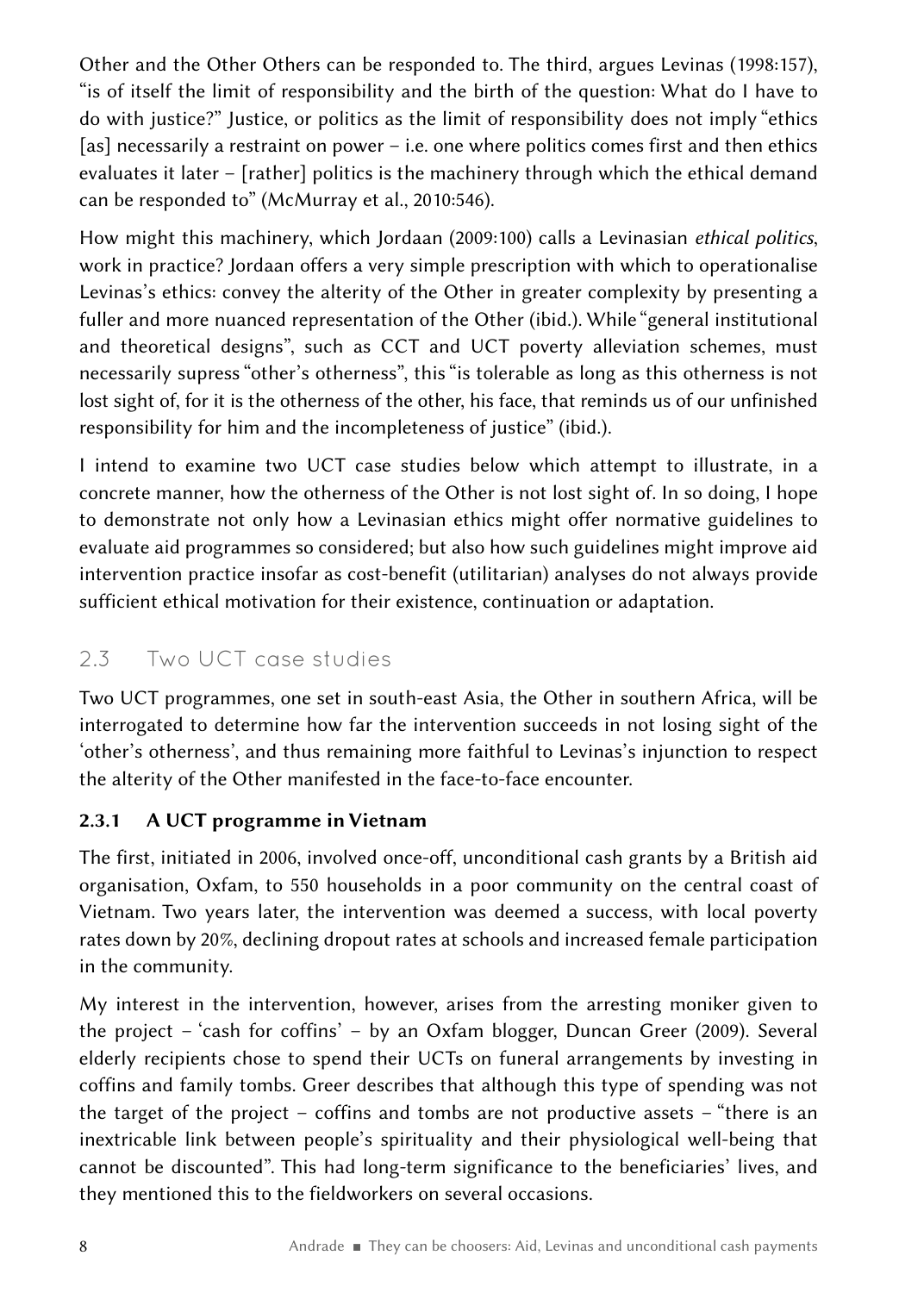Most people have a spiritual dimension and addressing this is not usually considered in aid interventions. Concerns about burying the dead only materialise after a natural catastrophe, such as an earthquake, has occurred, or a contagious epidemic, such as Ebola, has ravaged a community. In the event, burying the dead becomes a public health issue, not a means to honour the dead. The aid workers are concerned with cadavers, not the representatives of a religious afterlife. Subject to a cost-benefit analysis, spending limited aid resources on coffins and tombs is politically unjustifiable – there are no substantial 'multiplier effects', as economists call them (discounting the economic demand stimulated by the manufacturers and sellers of coffins and tombs), the money literally goes into the ground.

The project can be said to embody distributive justice when the otherness of the Vietnamese community is represented as gendered Other, uneducated Other and poor Other, which correspond to the increased female participation in the community, decrease in local poverty rates and school dropout rates respectively. However, if the project had not been structured as a UCT, but as a CCT – the conditions specifically being tied to spending the cash transfer only on measures to achieve higher incomes and female participation as well as lowering school dropout rates – then the spiritual Other would have been ignored. The project as a CCT would have, in Levinasian terms, "totalised" the otherness of the Vietnamese community into a three‑fold representation. As such, the project would have been less faithful to a Levinasian ethical understanding, because more of the otherness of the Vietnamese community would have been lost.

The increased physiological well-being and significance reported by the beneficiaries, as a result of being able to purchase coffins and tombs, should thus not be viewed as just an unexpected benefit of the project. Such increased well-being represents an ethical surplus not captured in the cost-benefit analysis of the project. I would venture that the increased female participation in the community and decreased school dropout rates flow in part from such increased well-being which at the very minimum encourages more engagement with others. In other words, the cost-benefit evaluation of the UCT may well have the source of causation back to front. Furthermore, while this UCT delivered an unambiguous positive result in terms of successful outcomes sought by the funders of the project, this might not have been the case. (The case study to follow results in ambiguous outcomes.) In that instance, a Levinasian evaluation of the project, understood as a matter of not losing sight of the Other's otherness, would still result in an ethical affirmation of the project. This in turn might persuade the funders of the project to refine the outcomes sought and thus not abandon a marginal community.

While the notion of an infinite responsibility towards the Other is not brought to bear on the present case, the problem of how the Other is represented is. However, the problem of representation, or how to represent the ethical demand of the Other, is what leads to an infinite responsibility for the Other: we always have one more responsibility to the Other. In the present case, that responsibility is to the Other represented as a spiritual other. And while the addition of a spiritual representation of the Vietnamese other does not exhaust the alterity of the Vietnamese other, it does represent the alterity of the Vietnamese other in a more nuanced and fuller manner.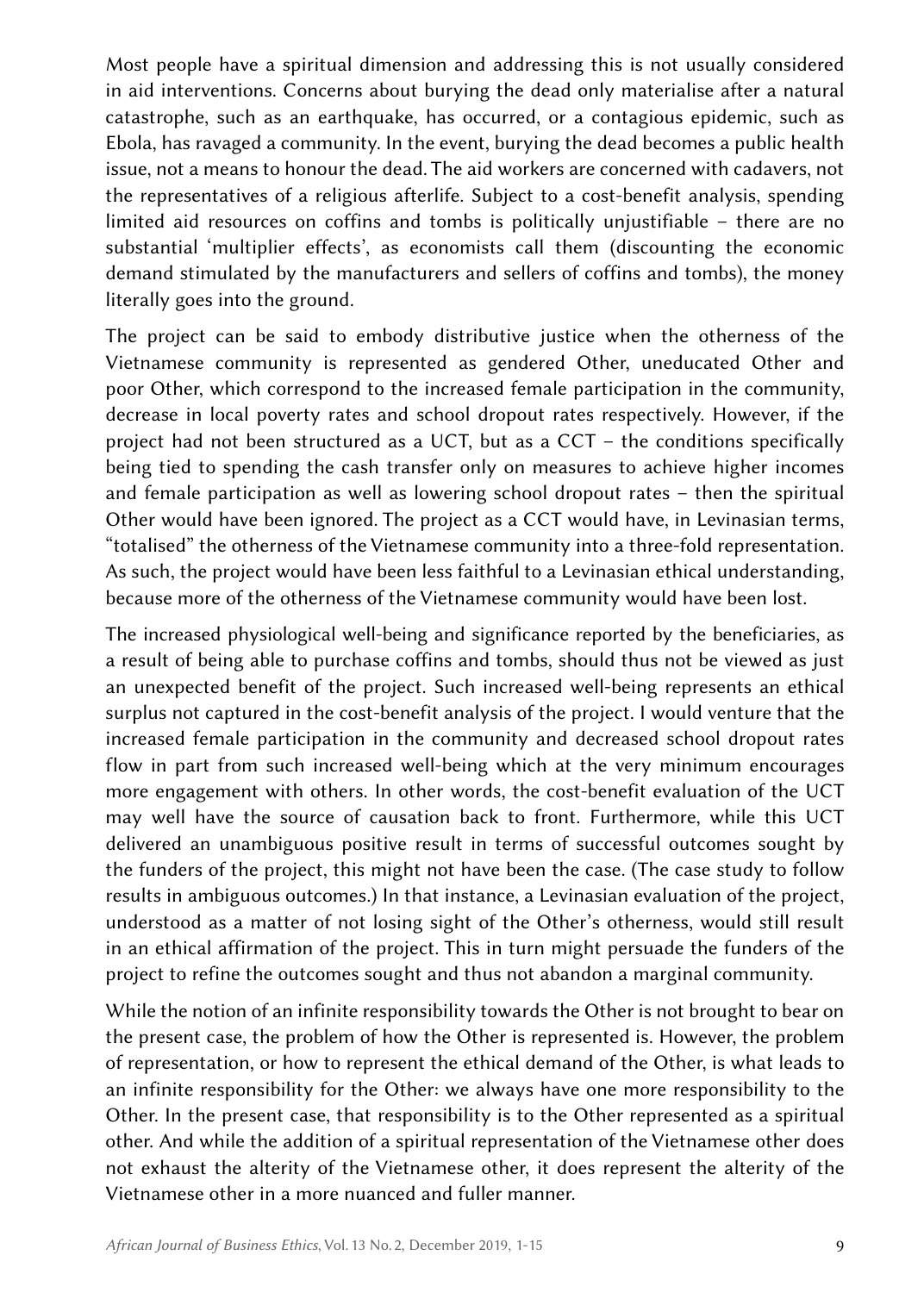#### 2.3.2 A Joint CCT/UCT programme in Malawi

The second aid intervention to be interrogated concerns a joint CCT/UCT programme targeting adolescent girls in the Zomba district of Malawi, designed specifically to test the efficacy of conditionality to achieve certain outcomes – school enrolment, test scores, teenage pregnancy and marriage rates (Baird et al., 2011). The CCT arm of the project was made conditional on school attendance, while the UCT arm saw the cash transfer being divided between the school-age girl and her parents (\$4 to the parents, \$1 to the schoolgirl).<sup>4</sup>

After running the project for two years, the results showed that the CCTs were more cost-effective than UCTs in increasing school enrolment and attendance but had little effect in reducing teenage pregnancy or marriage in that cohort. However, teenage pregnancy and marriage rates were considerably lower (by 27% and 44% respectively) in the UCT arm than the CCT arm. Interestingly, these impacts in the UCT arm resulted almost entirely from those schoolgirls who had dropped out of school after the start of the intervention. The authors of the study postulate that this reduction in marriage and pregnancy rates in the UCT arm "seems consistent with the idea that adolescent girls who drop out of school undergo a rapid transition into adulthood that is also strongly influenced by economic circumstances" (Baird et al., 2011:1748). In other words, the continued income received by the UCT recipient (because the grant is not conditional upon school attendance) allows her to postpone marriage and/or pregnancy because of poverty, even as her dropping out of school would usually increase this risk. The authors report that 25% of the sexually active girls in the study had initiated their sexual relationships because they 'wanted gifts/money' or needed 'his financial assistance' and therefore that decisions regarding sexual behaviour and marriage amongst adolescent girls are influenced by poverty (ibid.). The authors (p. 1740) conclude that their counterintuitive result of reduced pregnancy and marriage rates in the UCT arm are because "the schooling channel on marriage operates through the dropouts averted by the CCT arm, while the income effect on marriage operates through those who dropped out of school [the UCT arm]" and that "the latter group is substantially larger than the former" in their study.

Discussing the generalisability of their findings, the authors contrast southern and eastern Africa with Bangladesh, where school dropout and marriage rates amongst adolescent girls are also high because of poverty. While UCTs may be better interventions – to reduce teenage pregnancy and marriage in Malawi – CCTs (tied to enrolment) may be better in Bangladesh because of dowry payments made from the bride's family to the groom's (2011:1748-9).<sup>5</sup>

Both CCT and UCT arms of the project deliver distributive justice to the beneficiaries, that is, both result in positive outcomes for the recipients. However, unlike the previous case examined, the cost-benefit outcomes are ambiguous in determining whether UCTs or CCTs are 'better' aid interventions. One reason for this is that the utility sought by the designers of the joint CCT/UCT programme resists aggregation – an outcome of increased school enrolment cannot be reduced to the same outcome which measures decreased teenage pregnancy and marriage. If we return to the Levinasian framework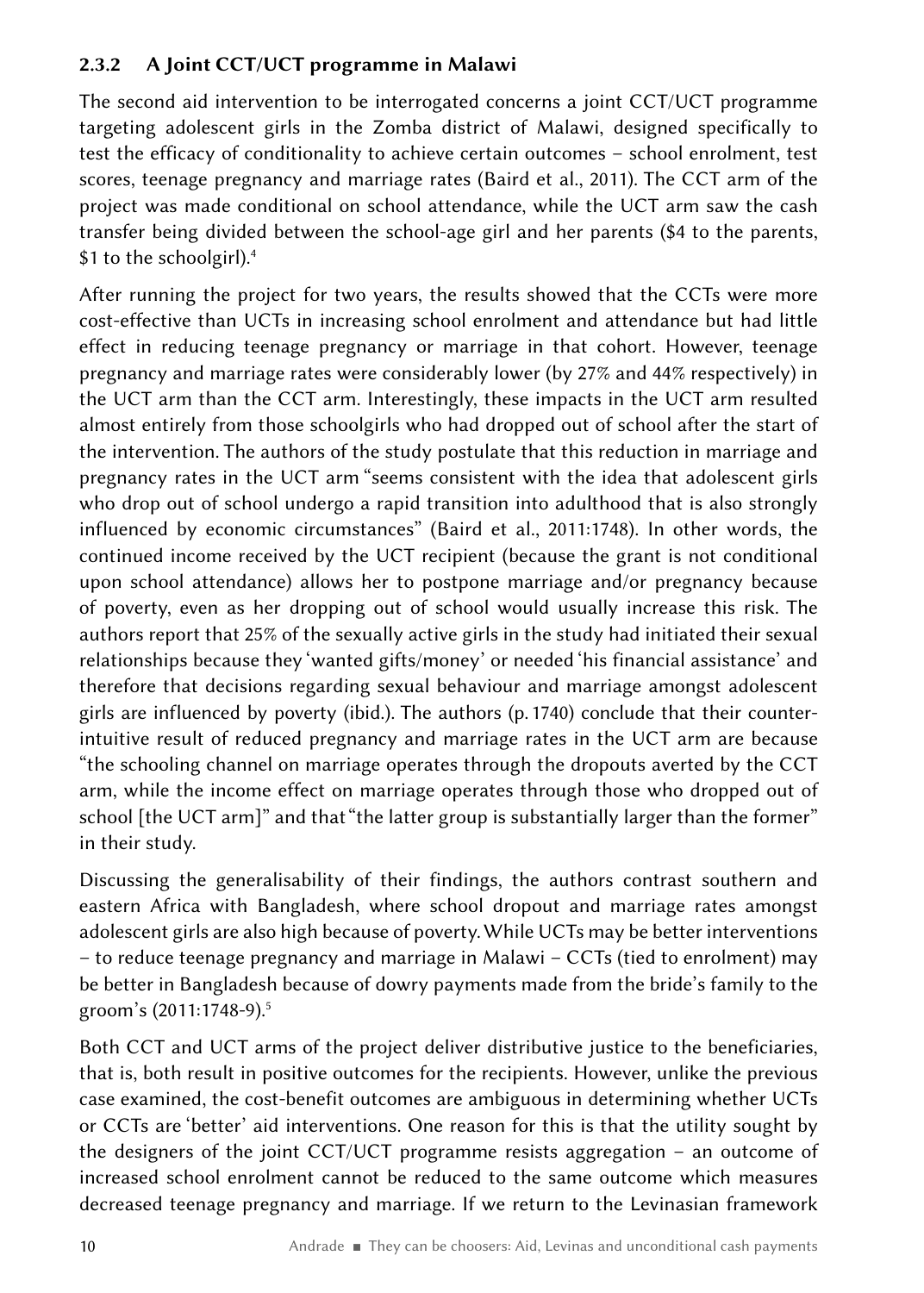presented in this article, the resistance to aggregation arises because the Other seeks to maintain his/her singularity when s/he needs to be made comparable with the third in order to enact justice. Likewise, an outcome of reduced teenage pregnancy rates amongst Malawian schoolgirls cannot be reduced to the same outcome which measures this same metric amongst Bangladeshi schoolgirls. Without recourse to a cost-benefit analysis which shows that CCTs deliver increased school enrolments *and* decreased teenage pregnancy rates, or that UCTs deliver decreased teenage pregnancy rates in *both* Malawi and Bangladesh, how will the designers of future UCT or CCT programmes argue their case in the context of limited funding resources? My argument is that a Levinasian evaluation of the project, understood as a matter of not losing sight of the Other's otherness, would provide the ethical tipping point in favour of a UCT.

I do so by returning to Jordaan's (2009) prescription which, to recall, questions whether the institutional and theoretical designs of the project are tolerable in terms of keeping the Levinasian otherness of the Malawian schoolgirls in sight. Although both the CCT and UCT arm of the project share specific desired outcomes – increased school enrolment and test scores, decreased teenage pregnancy and marriage rates – and thus totalise the otherness of the Malawian schoolgirls into those categories, the CCT arm supresses the otherness of the Malawian schoolgirls further. The conditionality of school attendance represents the girls as vectors of educational outcomes only, while bracketing out their roles as contributors to the poor household economy. In the CCT arm the schoolgirl measures her contribution primarily in terms of the cash grant her school attendance ensures. The burden to ensure the continuance of the cash grant will weigh disproportionally in any decision that might result in her missing school. A sick parent could place the schoolgirl in the unenviable position of having to choose between nursing and tending her parent or going to school to secure the CCT. The CCT, as designed in the current project, while offering a ladder to climb out of poverty, offers no net to catch the schoolgirl should she fall off that ladder.

The UCT arm, on the other hand, which continues to be paid even if the schoolgirl has dropped out of school, expands the otherness of the schoolgirl by multiplying the choices open to her. Baird et al. (2011:1712) cite studies that demonstrate that "increased age at first marriage can improve the quality of marriage matches and reduce the likelihood of divorce, increase women's decision-making power in the household, reduce their chances of experiencing domestic violence, and improve health care practices amongst pregnant women". The UCT, by lowering pregnancy rates and delaying marriage, thus increases the likelihood that the Other as happy bride, successful spouse, empowered decision maker and respected wife will be allowed representation and expression. The UCT also mitigates the "rapid transition into adulthood" dropping out of school causes (cited by Baird et al. above), allowing the Other-as-child to develop more sustainably.

Evaluating the case through a Levinasian framework thus permits an ethical evaluation which favours a UCT. Such an evaluation can be seen as one way to move forward from the ethical impasse a utilitarian cost-benefit analysis produces in the present case. A Levinasian framework would mitigate the ethical ambiguity faced by the designers of future UCT and CCT aid programmes structured similarly to the one in the present case.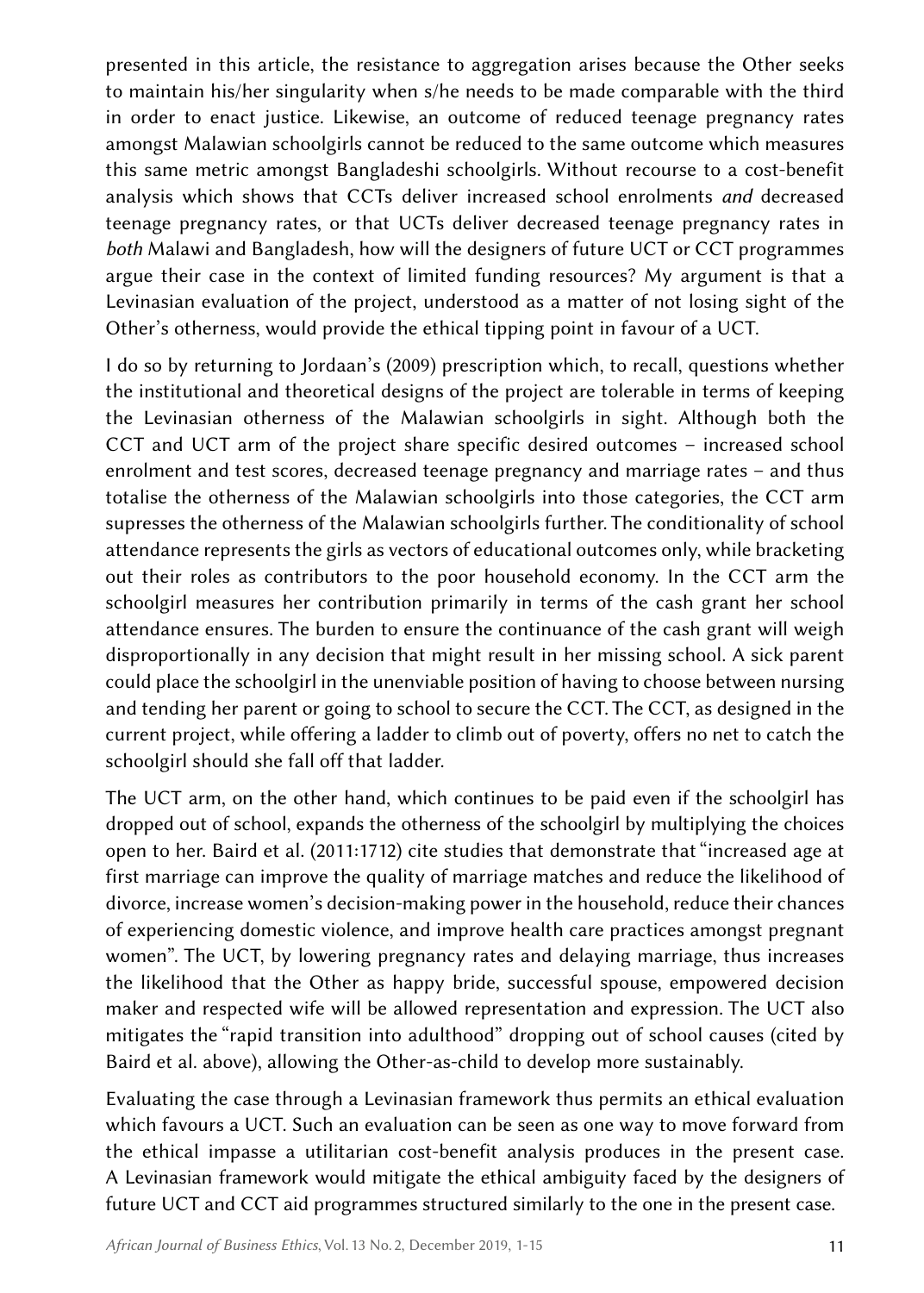# 4. Conclusion

This article offered a critical analysis of UCT and CCT aid programmes and sought to demonstrate how a Levinasian framework might offer normative guidelines to evaluate aid programmes which go beyond just a utilitarian cost-benefit analysis. In so doing, it hopes to contribute to the business ethics and organisational studies literature which aims at, inter alia, providing examples of how a Levinasian understanding of ethics may be brought to bear, albeit imperfectly, on real-world problems. While Levinas seeks only to find the meaning of ethics, he does so, arguably, in order to change our understanding of ethics. Apropos this, Bernasconi (2002:250) argues that "the reorientation of thinking that is Levinas's goal […] matters not at all unless it impacts on our approach to concrete situations so that we come to see them as ethical". I hope to have shown that reorienting our thinking about UCT and CCT aid programmes from a Levinasian perspective will have an impact on how these aid programmes are evaluated.

In considering how the otherness of the Other is not lost sight of when designing aid programmes, a Levinasian framework might improve aid intervention practice insofar as cost-benefit (utilitarian) analyses do not always provide sufficient ethical motivation for their existence, continuation or adaptation. The limitation of this article is that it considers only UCT and CCT aid interventions. Further studies could build on the Levinasian framework developed in this article in order to supplement the (mostly utilitarian) ethical evaluations of other aid programmes.

Cullity (2004) in *The Moral Demands of Affluence* argues that one of the worst things about being poor is the absence of choices. He laments that "threats to life [seem to] exhaust what is bad about extreme poverty […] it is arguable that threats to life are not even the worst thing about destitution: what matters more is the way it diminishes the quality, rather than merely the duration, of people's lives" (2004:10). This article started with the adage 'beggars can't be choosers'. I have argued that the Other, as beggar, as poor, as elderly spiritual Vietnamese, as precocious Malawian schoolgirl, must always be allowed to choose, if we hope to ensure that the politics of aid remains ethical. A Levinasian ethics achieves this because it recognises that the Other can be a chooser, or rather, that the Other always has been a chooser.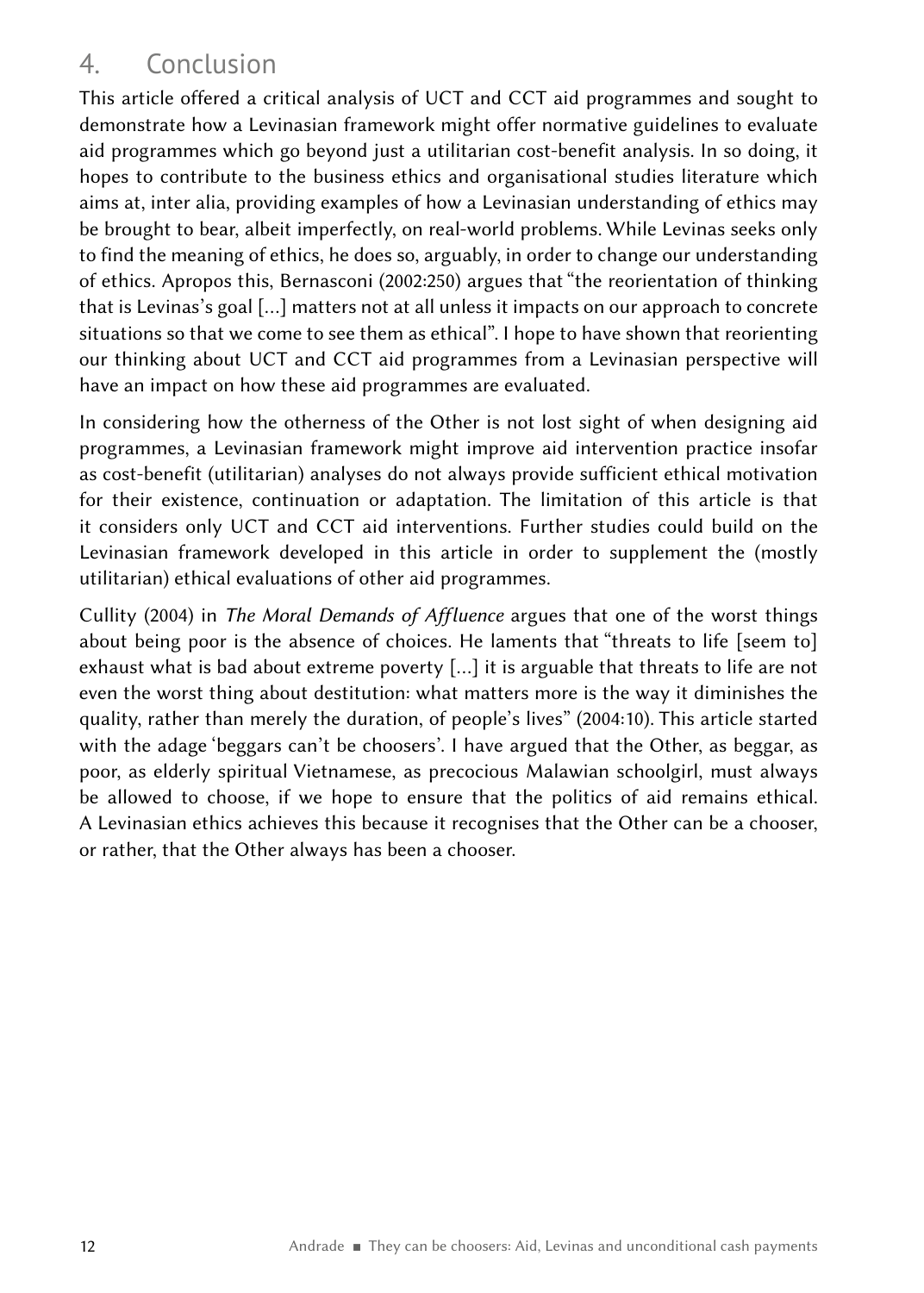### References

- Alford, C.F. (2004). Levinas and political theory. *Political Theory*, 32(2):146‑171. [https://doi.org/10.1177/](https://doi.org/10.1177/0090591703254977) [0090591703254977](https://doi.org/10.1177/0090591703254977)
- Baird, S., Ferreira, F.H.G., Özler, B. & Woolcock, M. (2013). Relative Effectiveness of Conditional and Unconditional Cash Transfers for Schooling Outcomes in Developing Countries: A Systematic Review. *Campbell Systematic Reviews*, 2013:8. <https://doi.org/10.4073/csr.2013.8>
- Baird, S., McIntosh, C. & Özler, B. (2011). Cash or Condition: Evidence from a cash transfer experiment. *The Quarterly Journal of Economics*, 126:1709‑1753.<https://doi.org/10.1093/qje/qjr032>
- Bernasconi, R. (2002). What is the question to which 'substitution' is the answer? In: S. Critchley & R. Bernasconi (eds.). *The Cambridge Companion to Levinas*. Cambridge: Cambridge University Press. 234‑251. https://doi.org/10.1017/CCOL0521662060.011
- Bevan, D. & Corvellecc, H. (2007). The impossibility of corporate ethics: For a Levinasian approach to managerial ethics. *Business Ethics: a European Review*, 16(3):208‑219. [https://doi.org/10.1111/j.1467-](https://doi.org/10.1111/j.1467-8608.2007.00493.x)[8608.2007.00493.x](https://doi.org/10.1111/j.1467-8608.2007.00493.x)
- Bill & Melinda Gates Foundation (2018). What We Do. Water, Sanitation and Hygiene. Strategy Overview. <https://gates.ly/2DlyzL8>[Accessed 14 September 2018].
- Buchmann, N., Field, E., Glennerster, R., Nazneen, S., Pimkina, S. & Sen, I. (2017). Power vs Money: Alternative Approaches to Reducing Child Marriage in Bangladesh, a Randomized Control Trial. Working Paper. <https://bit.ly/34wSW3S> [Accessed 14 September 2018].
- Byers, D. & Rhodes, C. (2007). Ethics, alterity, and organizational justice. *Business Ethics: A European Review*, 16(3):239‑250. <https://doi.org/10.1111/j.1467-8608.2007.00496.x>
- Critchley, S. (1999). *The Ethics of Deconstruction: Derrida and Levinas*. 2nd edition. Edinburgh: Edinburgh University Press.
- Critchley, S. (2012). *Infinitely Demanding: Ethics of Commitment, Politics of Resistance*. London: Verso.
- Cullity, G. (2004). *The Moral Demands of Affluence*. Oxford: Clarendon Press. [https://doi.org/10.1093/](https://doi.org/10.1093/0199258112.001.0001) [0199258112.001.0001](https://doi.org/10.1093/0199258112.001.0001)
- Dale, K. (2012). The employee as 'Dish of the Day': The ethics of the consuming/consumed self in human resource management. *Journal of Business Ethics*, 111(1):13‑24. <https://doi.org/10.1007/s10551-012-1437-9>
- Derrida, J. (1978). *'Violence and Metaphysics' in Writing and Difference*. Translated by A. Bass. London: Routledge (2001). 97‑192.
- Desmond, J. (2007). Levinas: beyond egoism in marketing and management. *Business Ethics: A European Review*, 16(3):227‑238. <https://doi.org/10.1111/j.1467-8608.2007.00495.x>
- *The Economist* (2013). "Cash to the poor: Pennies from Heaven". 12 December. <https://econ.st/37O9ZjZ> [Accessed 14 September 2018].
- Fiszbein, A. & Schady, N. (2009). *Conditional cash transfers reducing present and future poverty.* World Bank. <https://bit.ly/37Lnv83>[Accessed 14 September 2018].<https://doi.org/10.1596/978-0-8213-7352-1>
- Forstorp, P. (2007). Fundraising discourse and the commodification of the Other. *Business Ethics: A European Review*, 16(3):286‑301.<https://doi.org/10.1111/j.1467-8608.2007.00500.x>
- Give Directly (2018).<https://www.givedirectly.org> [Accessed 14 September 2018].
- GiveWell (2018).<http://www.givewell.org> [Accessed 14 September 2018].
- Greer, D. (2009). From Poverty to Power: Cash for Coffins? What happened when Oxfam gave poor Vietnamese a lump sum. 16 April.<https://bit.ly/33pXqIb> [Accessed 29 July 2018].
- Hanlon, J., Barrientos, A. & Hulme, D. (2010). *Just Give Money to the Poor: The Development Revolution from the South*. West Hartford, CT: Kumarian Press.
- Introna, L.D. (2007). Singular justice and software piracy. *Business Ethics: A European Review*, 16(3):264‑277. <https://doi.org/10.1111/j.1467-8608.2007.00498.x>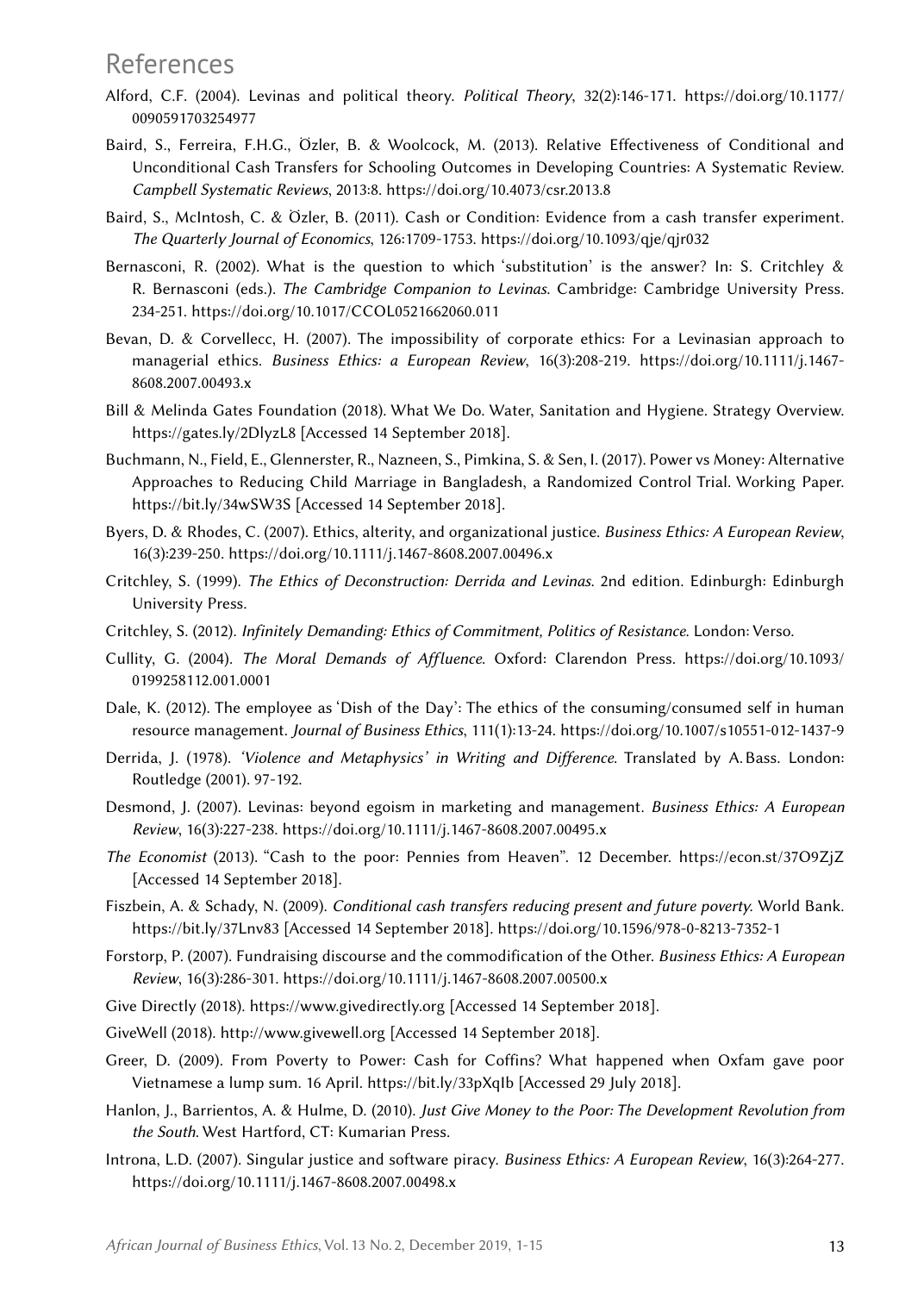- Jones, C. (2003). As if business ethics were possible, "within such limits"... *Organization*, 10(2):223-248. <https://doi.org/10.1177/1350508403010002003>
- Jordaan, E. (2009). Cosmopolitanism, freedom, and indifference: A Levinasian view. *Alternatives*, 34:83‑106. <https://doi.org/10.1177/030437540903400105>
- Karamail, E. (2007). Has the guest arrived yet? Emmanuel Levinas, a stranger in business ethics. *Business Ethics: A European Review*, 16(3):313‑321. <https://doi.org/10.1111/j.1467-8608.2007.00502.x>
- Levinas, E. (1969). *Totality and Infinity: An essay on exteriority*. Translated by A. Lingis. Pittsburgh, PA: Duquesne University Press.
- Levinas, E. (1985). *Ethics and Infinity: conversations with Philippe Nemo*. Translated by R.A. Cohen. Pittsburgh, PA: Duquesne University Press.
- Levinas, E. (1998). *Otherwise Than Being, or Beyond Essence.* Translated by A. Lingis. Pittsburgh, PA: Duquesne University Press.
- Levinas, E. (2001). *Is it Righteous to Be? Interviews with Emmanuel Levinas*. J. Robbins (ed.). Stanford, CA: Stanford University Press.
- Mansell, S. (2008). Proximity and rationalisation: The limits of a Levinasian ethics in the context of corporate governance and regulation. *Journal of Business Ethics*, 83:565‑577. [https://doi.org/10.1007/s10551-007-](https://doi.org/10.1007/s10551-007-9639-2)[9639-2](https://doi.org/10.1007/s10551-007-9639-2)
- McMurray, R., Pullen, A. & Rhodes, C. (2010). Ethical subjectivity and politics in organizations: A case of health care tendering. *Organization*, 18(4):541‑561.<https://doi.org/10.1177/1350508410388336>
- Perpich, D. (2008). *The ethics of Emmanuel Levinas*. Stanford, CA: Stanford University Press.
- Project Literacy (2018).<http://www.projectliteracy.org.za> [Accessed 14 September 2018].
- Rachels, S. (2007). *The Elements of Moral Philosophy*. 5th edition. Boston: McGraw Hill.
- Singer, P. (1972). Famine, Affluence, and Morality. *Philosophy and Public Affairs*, 1(3):229‑243.
- Staricco, J.I. (2016). Fair trade and the fetishization of Levinasian ethics. *Journal of Business Ethics*, 138:1‑16. https://doi.org/10.1007/s10551-015-2600-x
- UN (2018). We Can End Poverty: Millenium Development Goals and Beyond 2015. [http://www.un.org/](http://www.un.org/millenniumgoals) [millenniumgoals](http://www.un.org/millenniumgoals) [Accessed 14 September 2018].